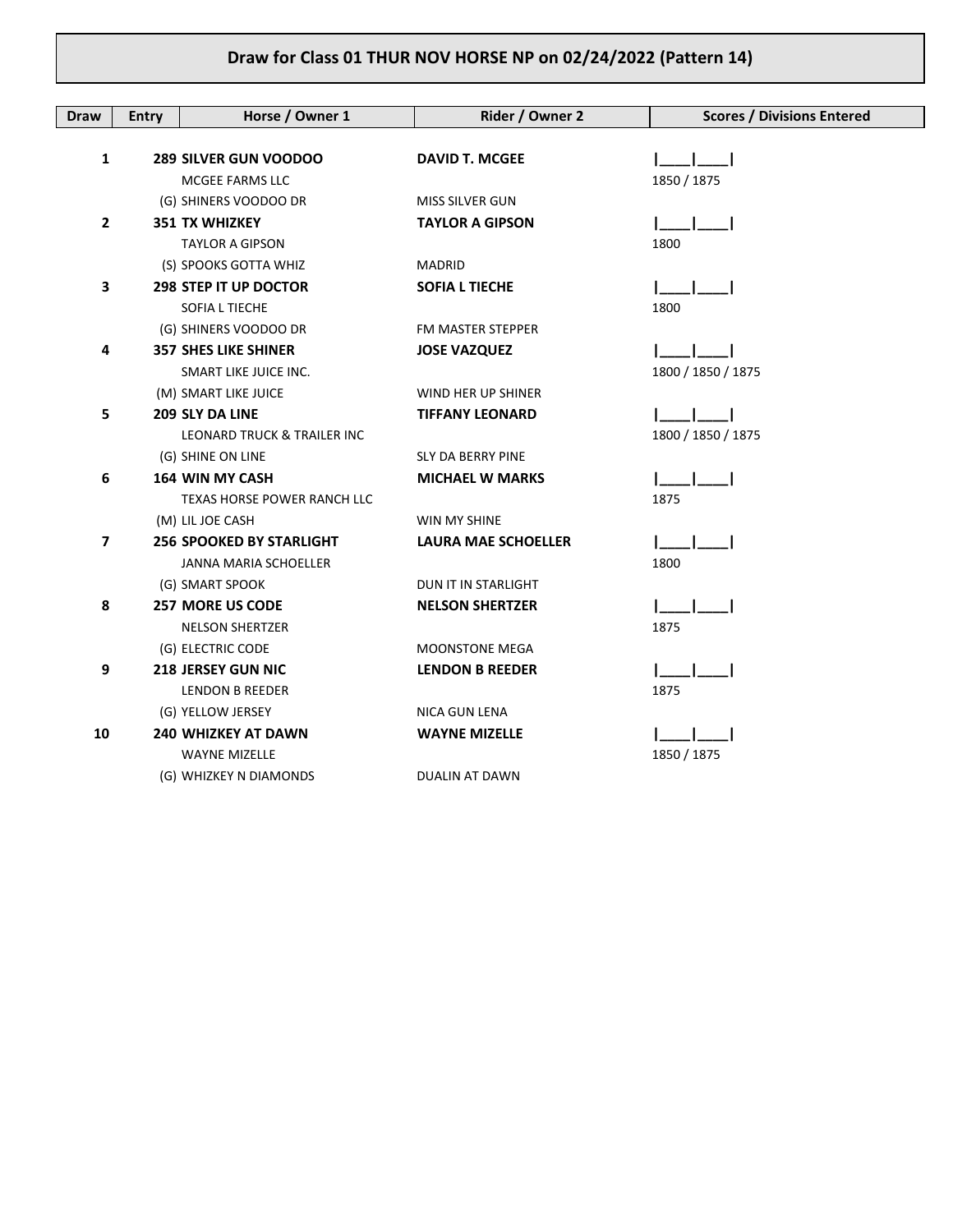| <b>Draw</b> | <b>Entry</b> | Horse / Owner 1                 | Rider / Owner 2                   | <b>Scores / Divisions Entered</b> |
|-------------|--------------|---------------------------------|-----------------------------------|-----------------------------------|
|             |              |                                 |                                   |                                   |
| 11          |              | <b>296 RUFS GOT GUNS</b>        | <b>EMILY SCHIAVI</b>              |                                   |
|             |              | <b>EMILY SCHIAVI</b>            |                                   | 1850                              |
|             |              | (G) NOT RUF AT ALL              | <b>GUNNERS EASTER LILLY</b>       |                                   |
| 12          |              | <b>155 CBK SPARKLIN WHIZKEY</b> | <b>BRET M KUHNS</b>               |                                   |
|             |              | <b>BRET M KUHNS</b>             |                                   | 1850                              |
|             |              | (G) WHIZKEY N DIAMONDS          | <b>HIADAS LIL MAVIS</b>           |                                   |
| 13          |              | <b>348 ELECTRICIAN</b>          | <b>MICHAEL H HANCOCK</b>          |                                   |
|             |              | MICHAEL H HANCOCK               |                                   | 1875                              |
|             |              | (S) ELECTRIC SNOW               | <b>BRAZ US</b>                    |                                   |
| 14          |              | <b>206 BAYBRIGHTSIDE</b>        | <b>SHAWNA E PELLETIER</b>         |                                   |
|             |              | SHAWNA E PELLETIER              |                                   | 1800                              |
|             |              | (G) INFERNO SIXTY SIX           | DUN IT IN THE BAY                 |                                   |
| 15          |              | 268 LIL JOE POP                 | <b>ANGELO C BERRETTINI</b>        |                                   |
|             |              | ANGELO C BERRETTINI             | <b>JAN E BERRETTINI</b>           | 1800                              |
|             |              | (M) LIL JOE CASH                | SUGAR POP GUN                     |                                   |
| 16          |              | <b>102 JUICEPOWER</b>           | <b>STEPHANIE A SOARES-ROBERTS</b> |                                   |
|             |              | STEPHANIE A SOARES-ROBERTS      |                                   | 1800                              |
|             |              | (G) SMART LIKE JUICE            | <b>PLAY ROOSTER</b>               |                                   |
| 17          |              | <b>185 LIL SHOWTIME</b>         | <b>KYNDALL PEEPLES</b>            |                                   |
|             |              | <b>CREEKSIDE STABLES</b>        |                                   | 1850 / 1875                       |
|             |              | (M) LIL JOE CASH                | SHOWTIMES PACKINAGUN              |                                   |
| 18          |              | <b>248 DP SHININ NITE</b>       | <b>CAYLEE B HOWERTON</b>          |                                   |
|             |              | <b>CAYLEE B HOWERTON</b>        |                                   | 1850 / 1875                       |
|             |              | (G) GUNNERS SPECIAL NITE        | <b>OUT SHININ WIMPY</b>           |                                   |
| 19          |              | <b>217 ROADSIDE WHIZKEY</b>     | <b>HAMP FLYNN</b>                 |                                   |
|             |              | <b>HAMP FLYNN</b>               |                                   | 1800                              |
|             |              | (M) WHIZKEY N DIAMONDS          | <b>REST UP</b>                    |                                   |
| 20          |              | <b>107 DUN WHIZ SPARKS</b>      | <b>MICHELLE C STAGG</b>           |                                   |
|             |              | MICHELLE C STAGG                |                                   | 1800                              |
|             |              | (M) JACS ELECTRIC SPARK         | DUN IT WHIZ BRANDY                |                                   |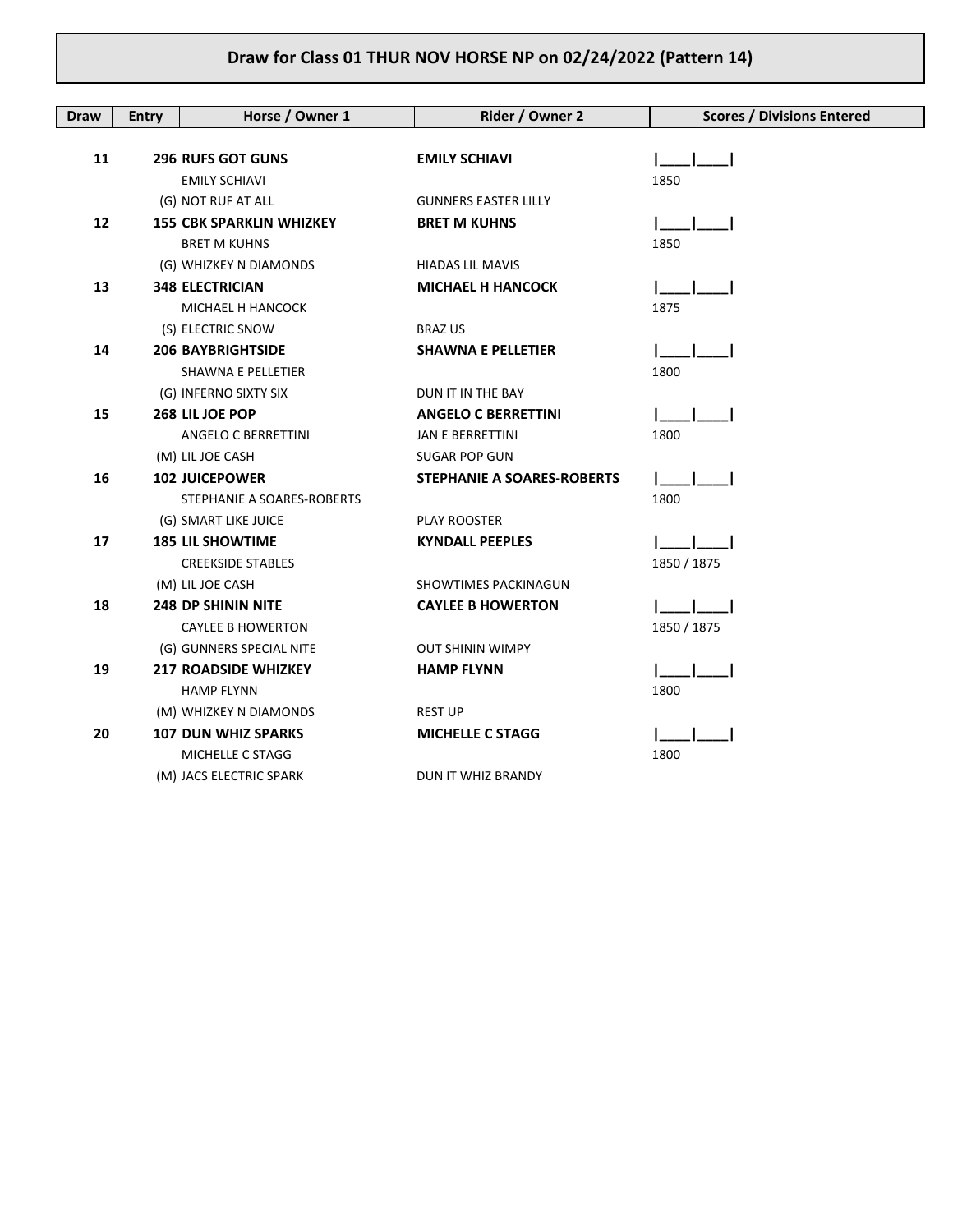| Draw | <b>Entry</b> | Horse / Owner 1               | Rider / Owner 2         | <b>Scores / Divisions Entered</b> |
|------|--------------|-------------------------------|-------------------------|-----------------------------------|
|      |              |                               |                         |                                   |
| 21   |              | <b>285 HEY BATTER BATTER</b>  | <b>DAVID T. MCGEE</b>   |                                   |
|      |              | MCGEE FARMS LLC               |                         | 1850 / 1875                       |
|      |              | (G) LIL JOE CASH              | DOWNUNDER DIVA          |                                   |
| 22   |              | <b>258 REVOLUTION TWISTER</b> | <b>JENNA WOODY</b>      |                                   |
|      |              | JENNA WOODY                   |                         | 1800                              |
|      |              | (G) FOOTWORK REVOLUTION       | SHEZA GREAT TWISTER     |                                   |
| 23   |              | 121 MR BOAZ                   | <b>INDY ROPER</b>       |                                   |
|      |              | <b>TIM ROPER</b>              |                         | 1875                              |
|      |              | (G) NOT RUF AT ALL            | <b>JUICY RED BERRY</b>  |                                   |
| 24   |              | <b>265 PATENTED MOVES</b>     | <b>NICOLE M. ELLIS</b>  |                                   |
|      |              | NICOLE M. ELLIS               |                         | 1800                              |
|      |              | (G) SG FROZEN ENTERPRIZE      | SHINE ON RETSINA        |                                   |
| 25   |              | <b>253 RUF RIDE TO HEAVEN</b> | <b>JEFF SIZELOVE</b>    |                                   |
|      |              | JEFF SIZELOVE                 |                         | 1800 / 1850                       |
|      |              | (M) NOT RUF AT ALL            | <b>SMART WHIZ LADY</b>  |                                   |
| 26   |              | <b>367 IMA BLOND CHIC</b>     | <b>JENNA R WEBB</b>     |                                   |
|      |              | <b>JENNA R WEBB</b>           |                         | 1875                              |
|      |              | (M) MAGNUM CHIC DREAM         | IM NOT BLONDE           |                                   |
| 27   |              | <b>213 RUFIN UP THE CHICS</b> | <b>TRISTAN BAGBY</b>    |                                   |
|      |              | KY LAKE TRAILER SALES INC     |                         | 1875                              |
|      |              | (G) NOT RUF AT ALL            | MS PLAYALOTTA CHIC      |                                   |
| 28   |              | <b>350 SPOOKS GOTTA GLO</b>   | <b>ALICIA RAPP</b>      |                                   |
|      |              | <b>ALICIA RAPP</b>            |                         | 1850                              |
|      |              | (G) SPOOKS GOTTA WHIZ         | LOOK AT HER GLO         |                                   |
| 29   |              | <b>342 MARK THIS MAGNUM</b>   | <b>DAVID BUFFAMOYER</b> |                                   |
|      |              | <b>DAVID BUFFAMOYER</b>       |                         | 1800 / 1850                       |
|      |              | (S) MAGNUM CHIC DREAM         | NU DIXIE CHEX           |                                   |
| 30   |              | 360 SHEZA VOODOO VIXEN        | <b>JENNIFER SEEBER</b>  |                                   |
|      |              | <b>JENNIFER SEEBER</b>        |                         | 1800                              |
|      |              | (M) SHINERS VOODOO DR         | DOCS OAK JAG            |                                   |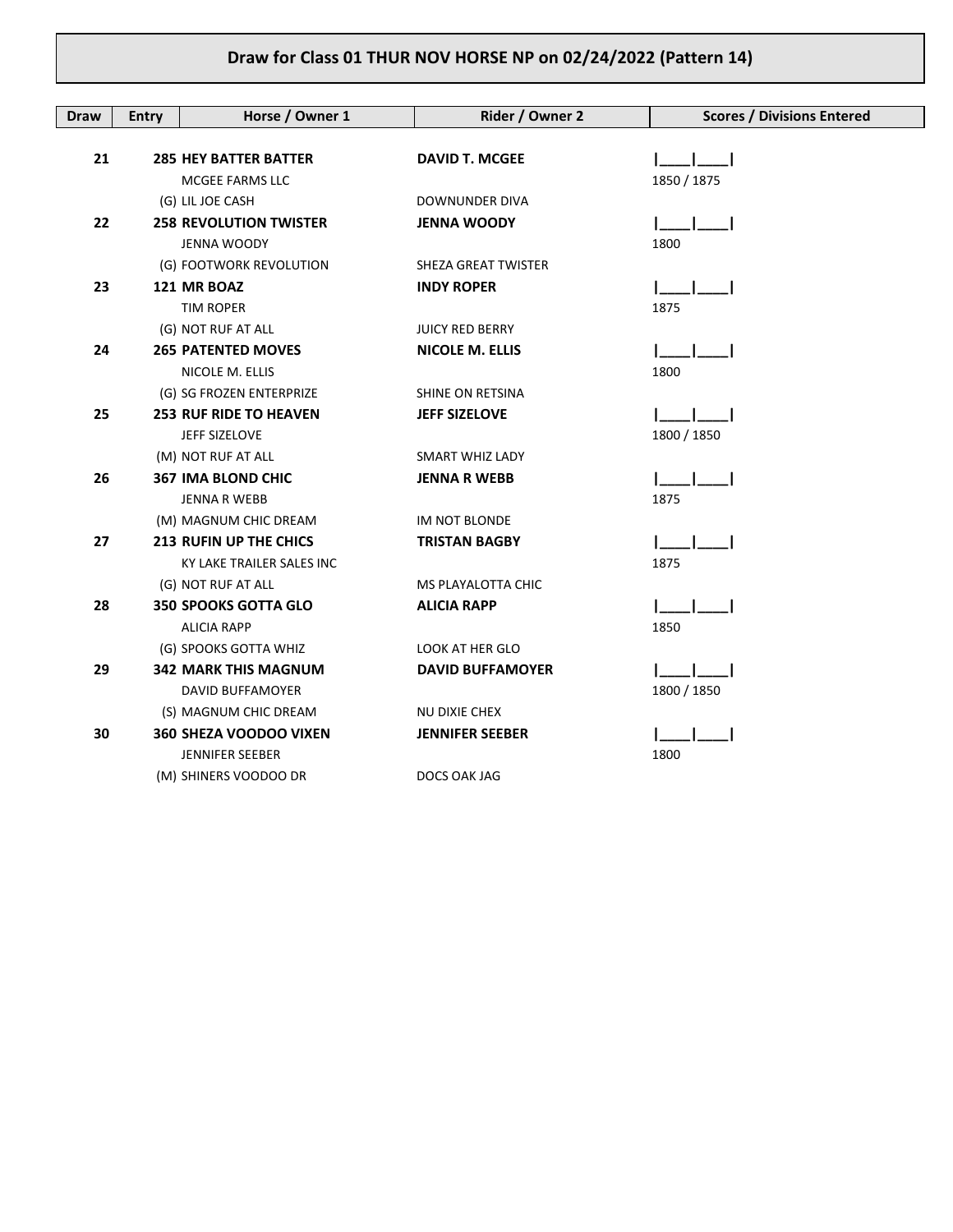| <b>Draw</b> | <b>Entry</b> | Horse / Owner 1                  | Rider / Owner 2               | <b>Scores / Divisions Entered</b> |
|-------------|--------------|----------------------------------|-------------------------------|-----------------------------------|
|             |              |                                  |                               |                                   |
| 31          |              | <b>203 SHIFT N GEARS</b>         | <b>JESSICAH KELLER</b>        |                                   |
|             |              | <b>HILLDALE FARM</b>             |                               | 1875                              |
|             |              | (S) GUNNATRASHYA                 | SNIP O GUN                    |                                   |
| 32          |              | <b>148 SHESBEAUTY FOR ASHES</b>  | <b>BRADLEY ALLEN PAGH</b>     |                                   |
|             |              | <b>BRADLEY ALLEN PAGH</b>        |                               | 1850                              |
|             |              | (M) INFERNO SIXTY SIX            | ONE BERRY SMART CHIC          |                                   |
| 33          |              | <b>276 BE AECH BEAU</b>          | <b>ABIGAIL GRACE EHRINGER</b> |                                   |
|             |              | ABIGAIL GRACE EHRINGER           |                               | 1875                              |
|             |              | (S) GUNNER                       | NU CHEX SOLANO                |                                   |
| 34          |              | <b>194 BONITA CHIC</b>           | <b>JILLANE B BROWN</b>        |                                   |
|             |              | <b>JILLANE B BROWN</b>           | <b>WESLEY S. BROWN</b>        | 1850                              |
|             |              | (M) MAGNUM CHIC DREAM            | <b>JD CONQUISTA ANNA</b>      |                                   |
| 35          |              | <b>260 RUF DOT TARI</b>          | <b>NICK TAYLOR</b>            |                                   |
|             |              | <b>CAMIEL TAYLOR</b>             |                               | 1850 / 1875                       |
|             |              | (G) NOT RUF AT ALL               | <b>SKEETS DOT TARI</b>        |                                   |
| 36          |              | <b>191 THIS CHIC IS DREAMY</b>   | <b>EMERSON I MADONIA</b>      |                                   |
|             |              | EMERSON I MADONIA                |                               | 1875                              |
|             |              | (M) MAGNUM CHIC DREAM            | ROOSTERS TIVIO                |                                   |
| 37          |              | <b>187 SIXTY SIX GENES</b>       | <b>KYNDALL PEEPLES</b>        |                                   |
|             |              | <b>CREEKSIDE STABLES</b>         |                               | 1875                              |
|             |              | (G) INFERNO SIXTY SIX            | TARIS DESIGNER GENES          |                                   |
| 38          |              | <b>364 NOT DUNN DREAMIN</b>      | <b>RUSSELL FLINT</b>          |                                   |
|             |              | <b>KARIE L TUCKER</b>            |                               | 1800                              |
|             |              | (M) LIL DREAMIN MAGNUM           | <b>DUN GOTTA GUNNER</b>       |                                   |
| 39          |              | <b>225 DIAMONDS IN MY DREAMS</b> | <b>LORRI L PETERSEN</b>       |                                   |
|             |              | <b>LORRI L PETERSEN</b>          |                               | 1850                              |
|             |              | (G) LIKE A DIAMOND               | <b>BRENNAS DREAM</b>          |                                   |
| 40          |              | <b>1203 COLONELS SPECIAL GUN</b> | <b>LANE COLSTON</b>           |                                   |
|             |              | <b>KEVIN M. COLSTON</b>          |                               | 1850                              |
|             |              | (G) GUNNERS SPECIAL NITE         | <b>MISS CIELO</b>             |                                   |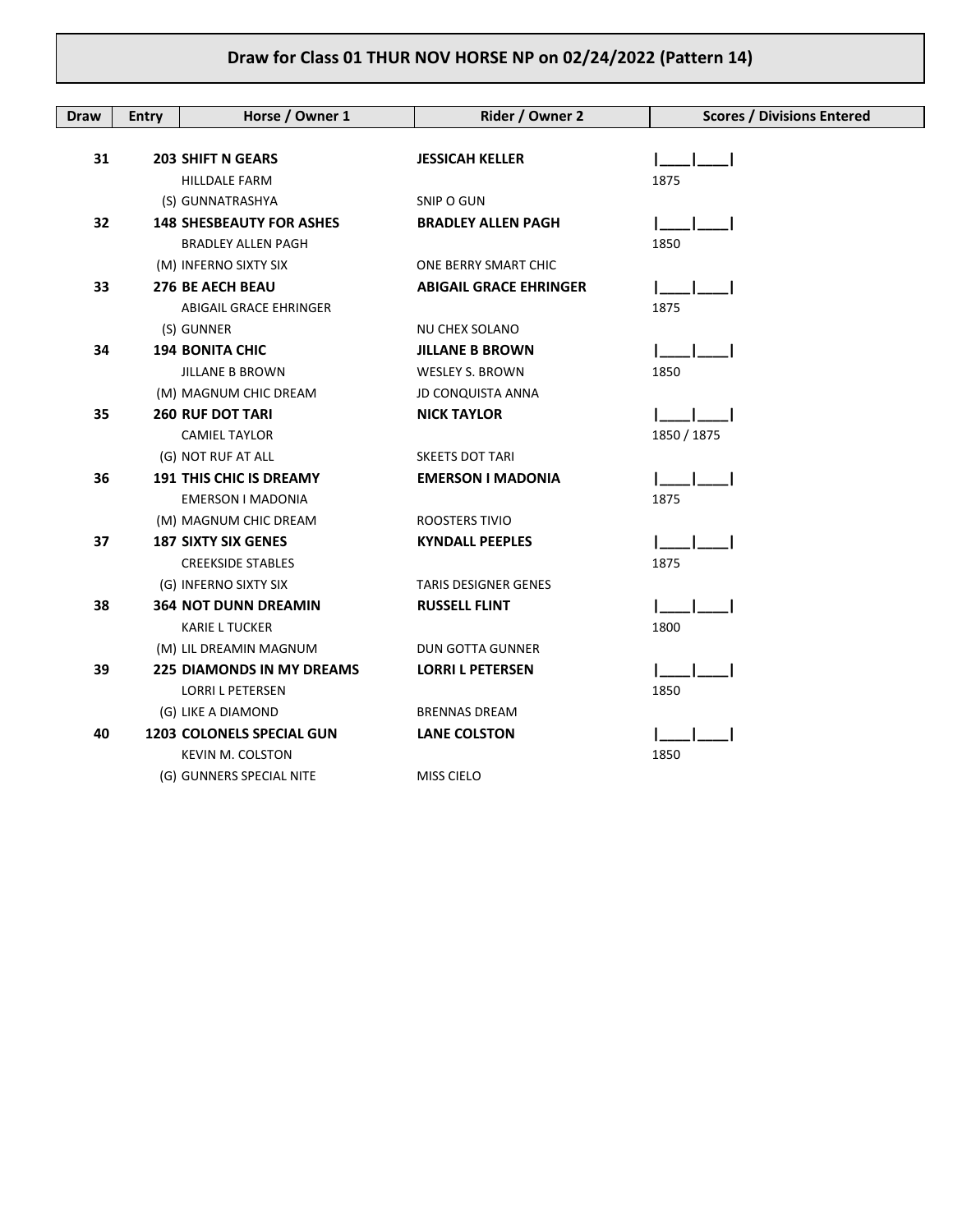| <b>Draw</b> | <b>Entry</b> | Horse / Owner 1               | Rider / Owner 2             | <b>Scores / Divisions Entered</b> |
|-------------|--------------|-------------------------------|-----------------------------|-----------------------------------|
|             |              |                               |                             |                                   |
| 41          |              | <b>336 ALOTTA RUF PLAY</b>    | <b>ALEX LOFTIN</b>          |                                   |
|             |              | <b>ALEX LOFTIN</b>            |                             | 1800                              |
|             |              | (G) NOT RUF AT ALL            | MS PLAYALOTTA CHIC          |                                   |
| 42          |              | <b>118 KACHINA OLENA TAG</b>  | <b>KYLA J THURLOW</b>       |                                   |
|             |              | <b>KYLA J THURLOW</b>         |                             | 1875                              |
|             |              | (G) WHIZ N TAG CHEX           | KACHINA OAK OLENA           |                                   |
| 43          |              | <b>124 WALLY WONKA</b>        | <b>INDY ROPER</b>           |                                   |
|             |              | <b>TIM ROPER</b>              |                             | 1800                              |
|             |              | (G) WALLA WALLA WHIZ          | WIMPYS COCO STEP            |                                   |
| 44          |              | <b>245 MAGNIFICENT SIX</b>    | <b>JEANNE RITT</b>          |                                   |
|             |              | <b>JEANNE RITT</b>            |                             | 1800                              |
|             |              | (G) INFERNO SIXTY SIX         | DUN IT WHIZ BRANDY          |                                   |
| 45          |              | 233 GUNNA BE YOUR PAPA        | <b>BURT EVANS</b>           |                                   |
|             |              | <b>BURT EVANS</b>             |                             | 1850                              |
|             |              | (G) GUNNATRASHYA              | <b>CODY CEE CUTTER</b>      |                                   |
| 46          |              | <b>180 MMB CHIC GUN RENDA</b> | <b>JENNA R WEBB</b>         |                                   |
|             |              | JENNA R WEBB                  |                             | 1850 / 1875                       |
|             |              | (S) GUNNERS TINSELTOWN        | LIL CHIC BALOU              |                                   |
| 47          |              | <b>153 SMILING AT YOU</b>     | <b>AMBER C. MEEKER</b>      |                                   |
|             |              | AMBER C. MEEKER               |                             | 1850                              |
|             |              | (G) MAGNUM WITH A DREAM       | <b>BOOGIES SMART STAR</b>   |                                   |
| 48          |              | <b>304 WHIZKEY N PEPPY</b>    | <b>KRISTINA KEENAN-HALL</b> |                                   |
|             |              | KRISTINA KEENAN-HALL          |                             | 1800                              |
|             |              | (G) WHIZKEY N DIAMONDS        | TIMBER PEPPY STAR           |                                   |
| 49          |              | <b>302 CODES SHOW STOPPER</b> | <b>SOFIA L TIECHE</b>       |                                   |
|             |              | SOFIA L TIECHE                |                             | 1850                              |
|             |              | (G) ELECTRIC CODE             | <b>NICS WIMPY</b>           |                                   |
| 50          |              | <b>366 CROMER OUT WHIZ</b>    | <b>KAELYN JENNY</b>         |                                   |
|             |              | <b>KAELYN JENNY</b>           |                             | 1850 / 1875                       |
|             |              | (G) CROMED OUT MERCEDES       | EBONY WHIZ                  |                                   |